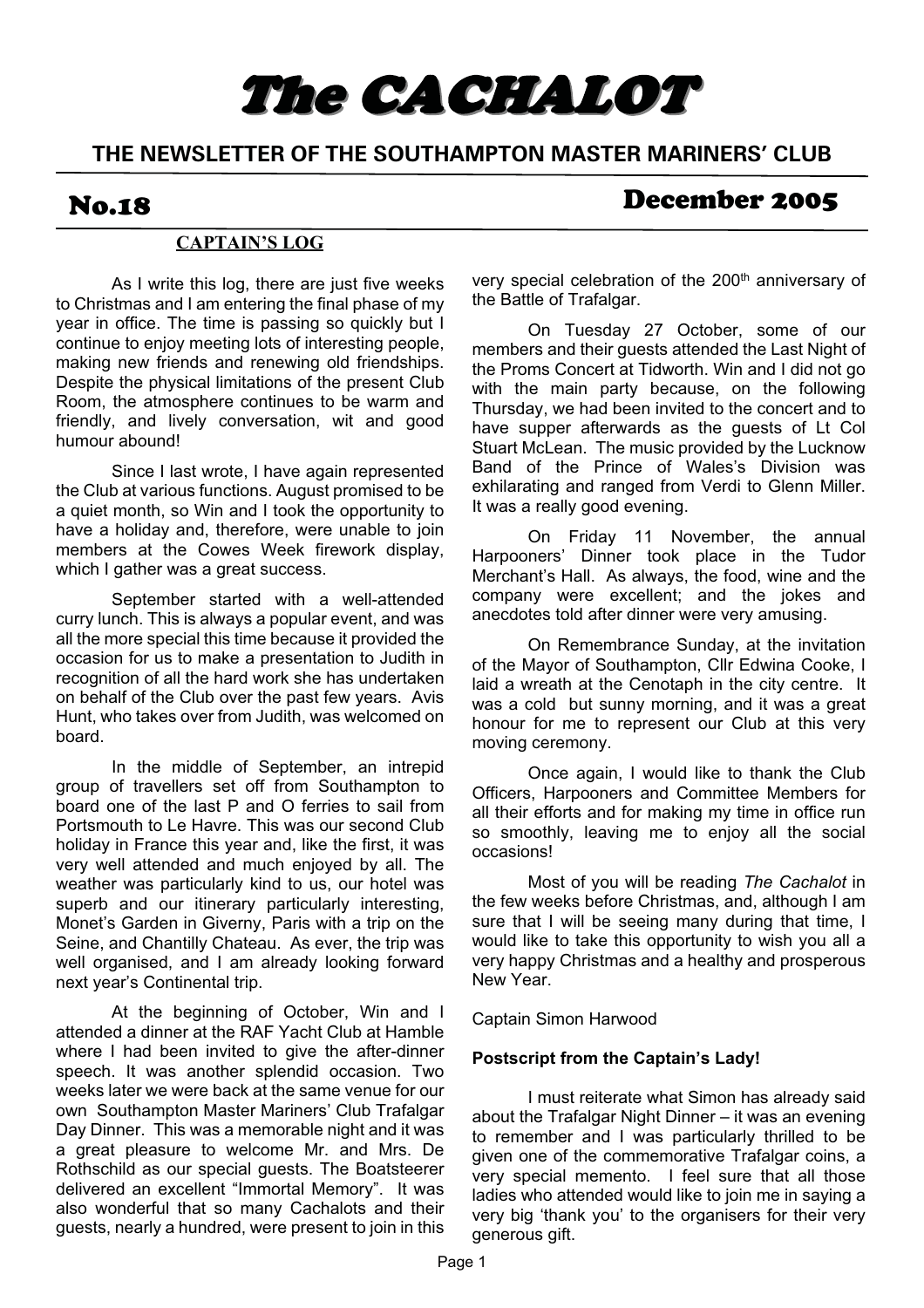Welcome to another bumper edition of *The CACHALOT.* My plea for more copy from you bore fruit in the shape of contributions from, among others, Stowaway Member Rear Admiral Sir M. Morgan-Giles. His tale of gun-boat diplomacy, from seventy years ago when he was a "middy" in the China Fleet, comes from his privately published autobiography "The Unforgiving Minute", Sir Morgan, "a proud and happy Stowaway", has now generously donated two copies of his book to the club and I hope to be able, with his permission, to include further extracts in future editions.

Other contributions have come from Captain John Bowden, Master with Red Funnel for many years, and from Ron Hancock comes some local docks history which first appeared in an ABP internal magazine, "QuayPoints".

Some amusing stories have been forwarded by an ex Purser with Orient Line/P&O who prefers to remain anonymous. I told him that he will soon get sussed out by our astute readers but will accede to his request in the anticipation of more of the same.

These are just the sort of thing I was hoping for and I am sure that there is plenty more like it out there just waiting for you to put pen to paper or finger to key-board.

Don't forget that there are some more lengthy recollections from Cachalots to be found in *The Master Mariners of Southampton"* by Simon Daniels. This book, an ideal stocking filler and gift for family and friends, is available at only £6.50 to club members (£9.99 for non-members) from the Boatsteerers office.

To start with, and to round off this year's Trafalgar celebrations, is a contribution from Gerry Draysey about his recent trip to the scene of the Battle, followed by the French version of the events, evidently written by Napoleonic spin-doctors. A very



### **A Voyage of Nostalgia 1805 – 2005**

 I have always had an ambition to visit Trafalgar or at least to sail over the site of the battle.

 When "Saga" advertised a commemorative voyage to celebrate the  $200<sup>th</sup>$  anniversary I jumped at the chance.

We sailed on the 9<sup>th</sup> October from 101 berth, after a very well conducted boat drill. Most of my fellow passengers seemed older than I, with a fair proportion on sticks, a frame or in chairs. Had I done the right thing?

 The weather was kind in the Western Approaches and the Bay, a heavy WNW swell giving an easy roll, and reasonably warm.

 The talks on Nelson were well attended and I learned a few "new" facts on his family life, (a son-in-law – one Josiah Nisbett – who followed Nelson into the Navy).

 After a run ashore in Gibraltar with the "duty" visit to the Trafalgar Cemetery, top up the Duty Frees and today's paper we entered the Mediterranean leaving behind fog in the Western Strait and heavy rain on the cold front. Once that had cleared the weather was warm, low 80's, and fine.

 The intention was to visit ports with a connection with Nelson and the Mediterranean Fleet of the early 19th Century. So, Palma, Majorca, then Barcelona where I achieved another ambition – to stroll along Las Ramblas in the sun, sit and read my newspaper with an aperitif - I never achieved this during my career at sea.

 This was followed by a visit to Toulon, where one could see how a young Napoleon was able to force the Royalist Navy, and ours, to evacuate the port and the anchorage. It is still an important Naval port with the fleet much in evidence.

 Next a call to Manon, Minorca, a major British Naval base for nearly a century. The original defences are still occupied but it would seem on a maintenance basis by the Spanish Services. However, the gin distillery set up for the wardrooms of the 19th century is still producing a form of "Plymouth Gin".

 After a visit to Malaga we headed back towards Cadiz where we berthed on the 20<sup>th</sup> October. H.M.S. Chatham was berthed alongside a Spanish frigate and later in the day a

French destroyer berthed outside her. Shades of Trafalgar!

We sailed at 0900 on the 21<sup>st</sup> and slowly steamed Southward to arrive at the position of the Battle at noon. This is some twelve miles off Cape Trafalgar and at the time of the opening shots.

 As Capt. Philip Rentell commenced the Service of Remembrance, the distant sound of canon fire could be heard from Cadiz where an official parade was being held. In the vicinity S.T.V. LORD NELSON and the Oyster fleet of yachts were re-enacting the Battle, with "Victory" breaking the line. It was a most moving experience.

 The readings in the opening address to the service were given by Rear Adm Mike Wood, Cdr Andrew Thompson RNR, Lt Cdr Simon Goodes RNR and Lt Nick Tate RN.

 After the service wreathes were cast onto the sea. Three in the colours of the combatants; red, white and blue; red and gold; blue, white and red; one from the K.G.V Fund for sailors which was red and white and finally a plain laurel wreath from the Royal Naval Association. (see photo)

 In the evening a Trafalgar Night Dinner was held. The Loyal Toast was given by Capt. Rentell and the "immortal Memory" by Rear Adm. Wood. I can still get into my mess undress – just!

 All in all it was a voyage to remember and I am so glad I realised my wish. Back to reality on the 25<sup>th</sup> October as we disembarked where we started, 101 berth, Southampton.

Capt. G.H.Draysey RD.

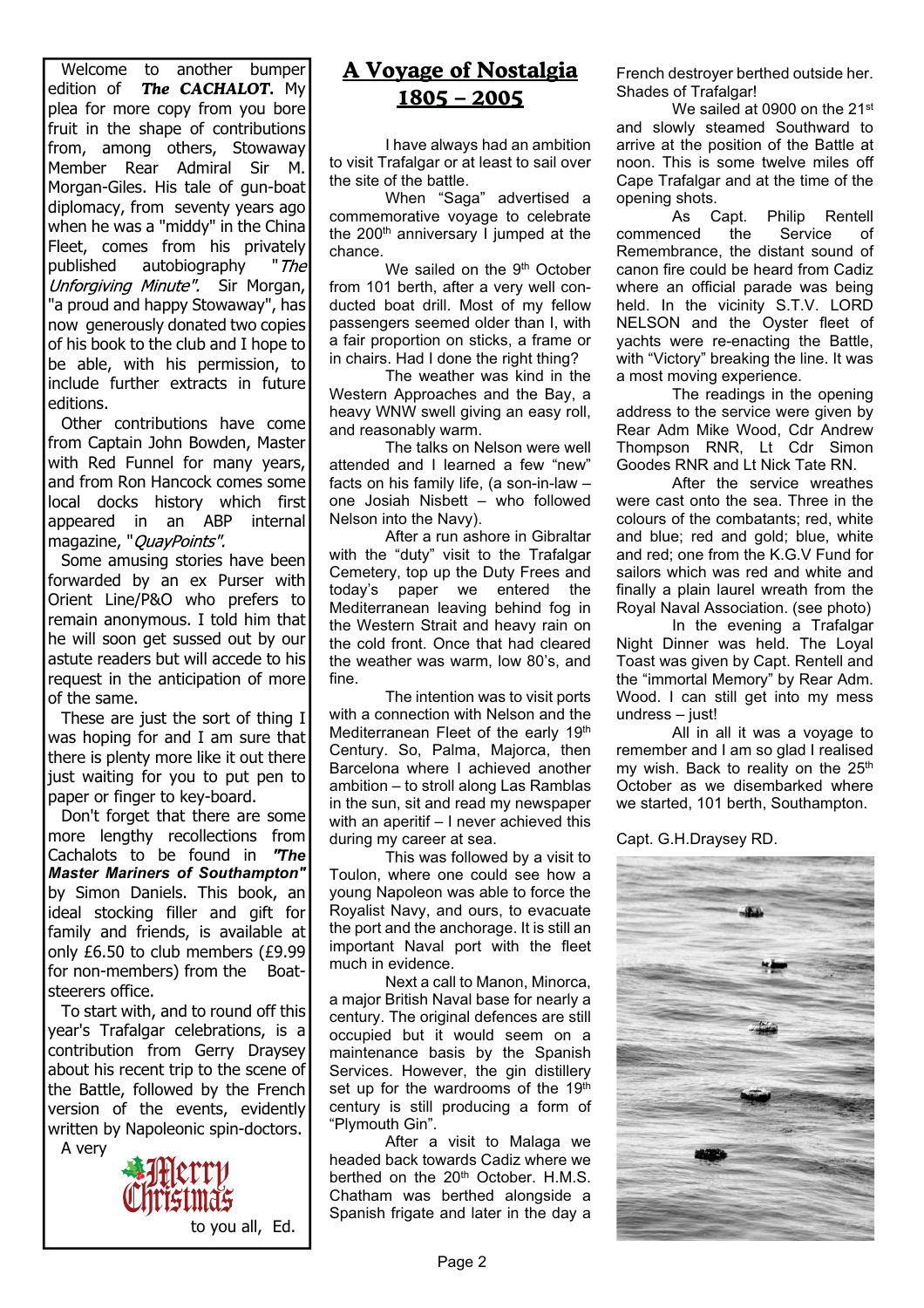#### **NELSON KILLED IN DUEL WITH VILLENEUVE! ENGLISH FLEET DESTROYED AT TRAFALGAR.**

*Anyone who thought that Nelson won the Battle of Trafalgar should read this contemporary French account published in the newspaper Le Moniteur.*

Head Quarters, Cadiz, Oct. 25

The operations of the Imperial Navy mirror in the Atlantic those of the grand Imperial Army in Germany.

The English fleet is annihilated - Nelson is no more. Indignant at being inactive in Port, while our brave brothers in arms were gaining laurels in Germany, Admirals Villeneuve and Gravina resolved to put to sea and give the English a fight. They were superior in number, 45 to our 33, but what is that, to men determined to fight and win. Nelson did everything to avoid a battle, he attempted to enter the Mediterranean, but we chased him, and caught him off Trafalgar. The French and Spaniards vied with each other to get into action first. Admiral's Villeneuve and Gravina were both anxious to lay their ships alongside the Victory, the English Admiral's ship. Fortune, so constant always to the Emperor, did not favour either of them - the Santissima Trinidad was the fortunate ship. In vain did the English Admiral try to avoid action but the Spanish Admiral Oliva prevented his escape, and lashed his vessel to the English flagship. The English ship was one of 186 guns; the Santissima Trinidad was but a 74. Lord Nelson adopted a new system, afraid of meeting us in the old way, in which he knows we have superiority of skill, as we proved by our victory over Sir Robert Calder. He attempted a new mode of fighting. For a short time he confused us, but what can confuse his Imperial Majesty's navy for long? We fought yard-arm to yard-arm, gun to gun. Three hours did we fight in this manner, the English began to be dismayed: they found it impossible to resist us, but our brave sailors were tired of this slow means of gaining a victory and decided to board her, their cry was "al'abordage." Their courage was irresistible. At that moment two ships, one French and one Spanish, boarded the Temeraire. The English fell back in astonishment and fright. We rushed to the flag-staff and struck their colours. All were so anxious to be the bearers of the news to their own ship, that they jumped overboard and the English ship, by this unfortunate act by our brave sailors and their allies, was able, by the assistance of two more ships that came to her assistance, to make her escape only to sink later.

Meanwhile Nelson still resisted. It was now a race to see who should first board and have the honour of taking him; French or Spanish. Two Admirals on each side disputed the honour and boarded his ship at the same moment.

Villeneuve flew on to the quarter-deck and with the usual generosity of the French, he carried a brace of pistols in his hands. He knew the Admiral had lost his arm, and could not use his sword so he offered a pistol to Nelson, they fought, and at the second shot Nelson fell. He was immediately carried below. Oliva, Gravina, and Villeneuve attended him with the accustomed French humanity. Meanwhile 15 English ships of the line had struck, four more were obliged to follow their example and another blew up. - Our victory was now complete, and we prepared to take possession of our prizes, but the elements were by this time unfavourable to us and a dreadful storm came on.

Gravina made his escape to his own ship at the beginning of it but the Commander in Chief, Villeneuve, and the Spanish Admiral, were unable to do this and remained on board the Victory. The storm was long and dreadful but our ships being so well manoeuvred, rode out the gale. The English, being so much more damaged, were driven ashore, and many of them were wrecked. At length when the gale ceased, 13 of the French & Spanish line returned safely to Cadiz; the other 20 have, no doubt, gone to some other ports and will soon be reported. We shall repair our damage as speedily as possible and then go again in pursuit of the enemy, and afford them more proof of our determination to wrest from them the Empire of the Seas, and to comply with his Imperial Majesty's demand of Ships, Colonies and Commerce.

Our loss was trifling while that of the English was immense. We have, however, to lament the absence of Admiral Villeneuve, whose courage carried him beyond the strict bounds of prudence, and, by boarding the English Admiral's ship, prevented him from returning to his own.

Having acquired so decisive a victory we wait with impatience the Emperor's order to sail to the enemies shore, destroy the rest of his navy, and thus complete the triumphant work we have so brilliantly begun.

*And you all thought you knew the story of Trafalgar.*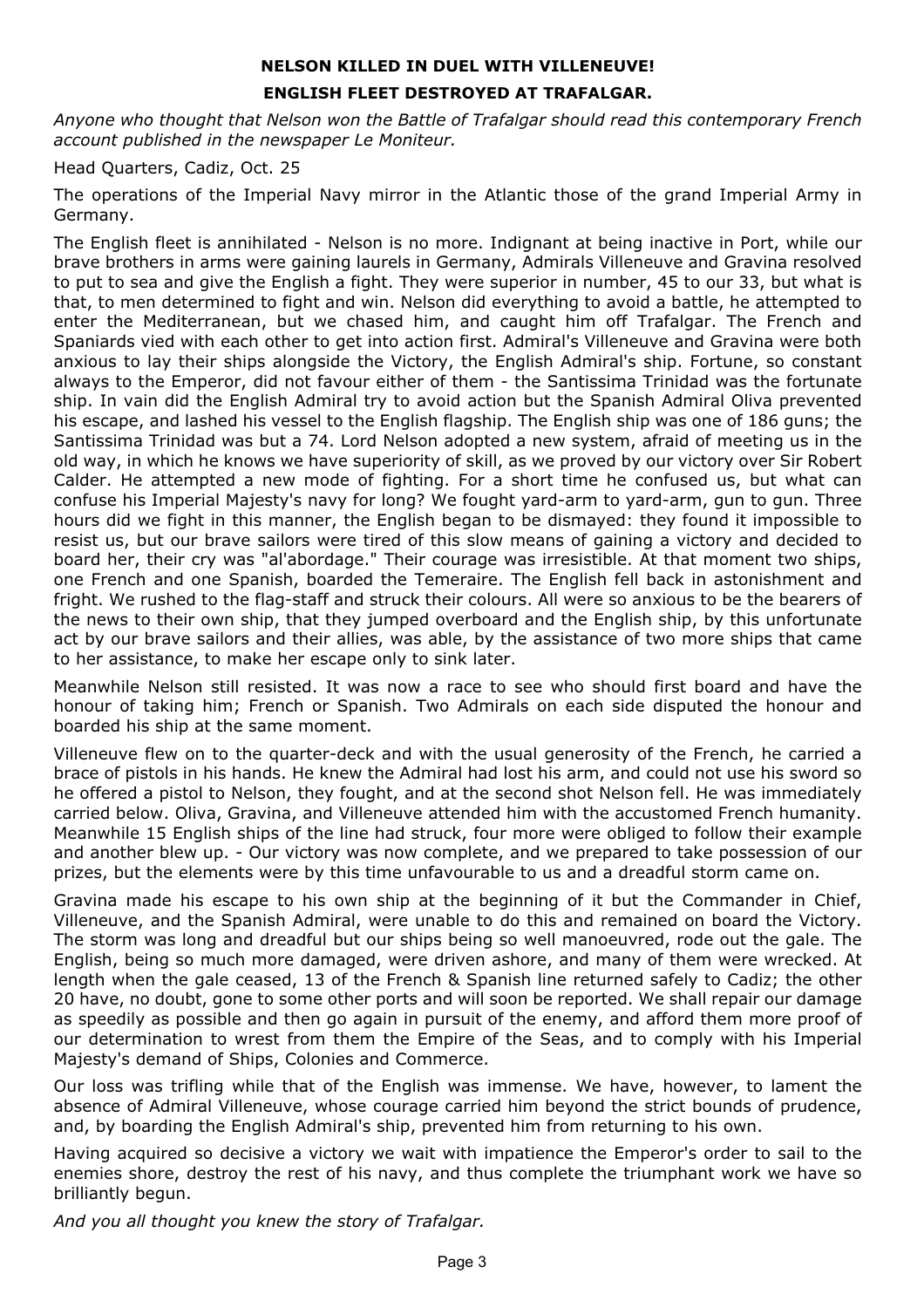#### THE SHUNTIEN INCIDENT 17 JUNE 1934

*We are indebted to Stowaway Member Rear Admiral Sir M.Morgan-Giles for this tale from his autobiography, "*The Unforgiving Minute"

One day a small British coaster called SS Shuntien left from Dairen for the 24-hour passage to

Wei-Hai-Wei. Piracy was endemic on the China coast so most of those little ships had a huge grille amidships 'so that the steerage passengers crowded in the stern could not attack the bridge and take control of the ship. But during the night some pirates found their way forward through the coal bunkers, came up on the bridge, knocked the officer of the watch on the head and took the ship away to the mouth of the Yellow River.

While they were looting the ship they came upon two Englishmen in striped pyjamas who were Royal Navy officers on their way to join the submarines in Wei-Hai-Wei. Their names were Lieutenants Luce and Field. (David Luce eventually became First Sea Lord 30 years later.)

The pirates left the ship, which then raised steam and continued to Wei-Hai-Wei. There the Captain reported to the Commander-in-Chief, Admiral Sir Frederick Dreyer "We have been pirated Sir". "Bad luck, it's always happening isn't it?" "Yes but this time they have taken away two of your Lieutenants as hostages" "Oh, that's different" said the C-in-C. Swift action followed.

A destroyer which was at immediate notice for steam was sent along the north coast to investigate,





followed by HMS Eagle and a number of other ships. HMS 'Eagle flew off her aircraft and searched the mudflats at the mouth of the Yellow River; This aircraft spotted two white men waving from the deck of a junk. The pilot landed back in the Eagle and reported what he had seen, so the Captain sent for the Chinese wardroom messman and got him to write blood-curdling threats saying "Fire will come from heaven and destroy you unless you release your captives" on the back of a wardroom menu card. This was put in a small bag with streamers and a second aircraft flew out, came down low and dropped it on the deck of the junk. To add strength to his words, a couple of small bombs were dropped in the mud nearby.

This was altogether too much for the pirates, who in any case had never before seen foreign devils flying through the sky. So the two Lieutenants were quickly put into a small sampan and pushed out into the river. The tide took them down and eventually they were picked up by a seaplane from HMS Eagle.

All this seemed very dramatic to us Midshipmen. A great many ships were involved and it was all very exciting. I have often thought since that if it happened nowadays the C-in-C would have reported

> to London by radio, the Foreign Office would have advised caution, and the event would have taken weeks or months to resolve. In fact, in those distant days, I feel sure that the C-in-C took action first and only reported to London when it was all over.

> > $-000--$

*I was intrigued, when studying the photograph of the Butterfield & Swire steamer, to see a small open boat close to the port beam . It appears to be empty and there is something in the water a little further aft, just for'd of the main mast. There seems to be little interest from the bridge at such a close quarters situation, perhaps it was just another common "incident" on the China coast. Ed.*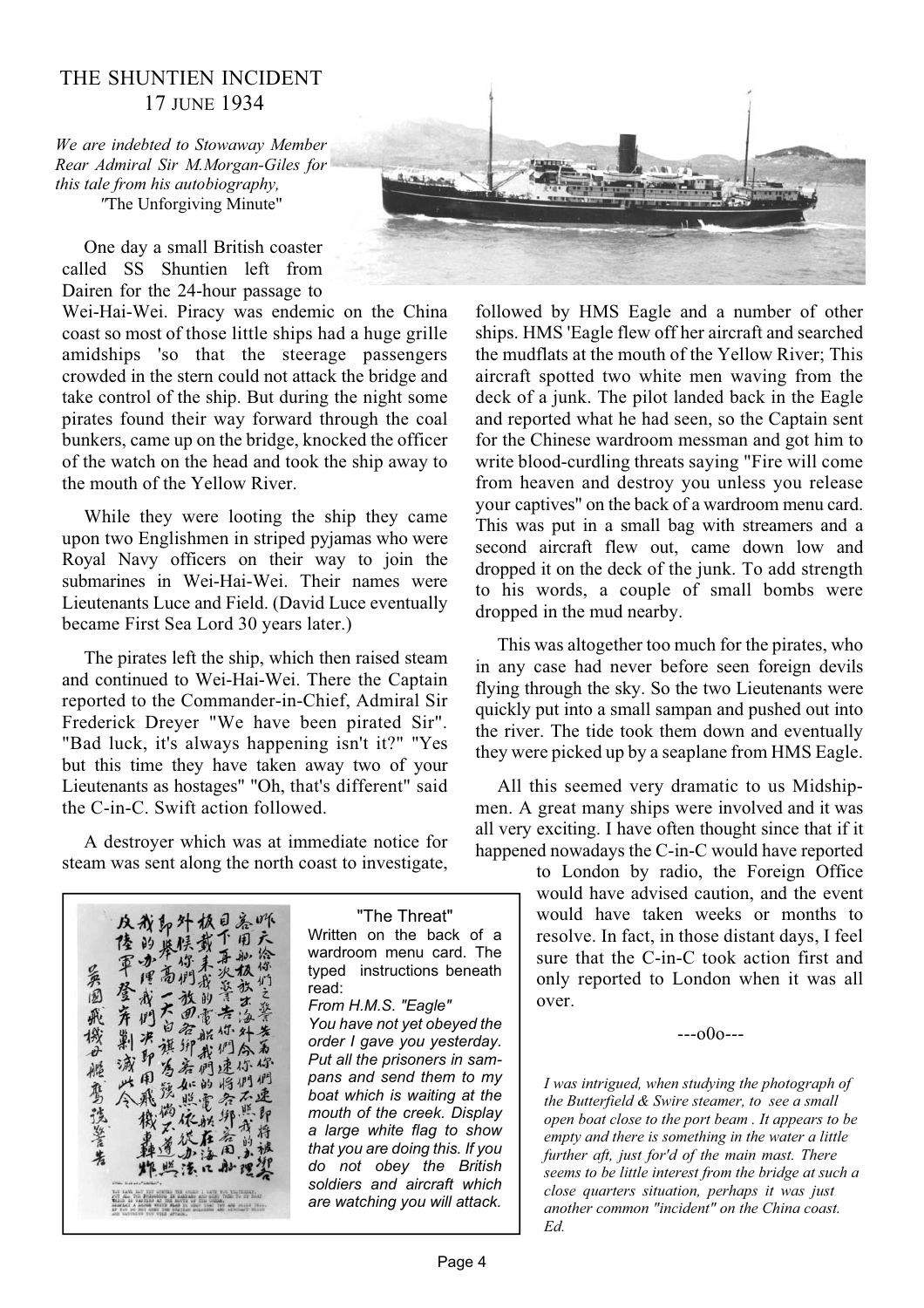### **Paris Weekend**

On Friday evening, 16 September, a party totalling forty members including wives/sweethearts joined the overnight ferry from Portsmouth to Le Havre. The following morning the selfsame bleary-eyed forty staggered ashore to find the coach ready and waiting in the terminal car park. After about an hour we stopped at a motorway service area for coffee and croissants (those of us who had not risen early enough to have breakfast on board). Then on to Giverny for a visit to Monet's garden and house, where many photographs were taken. The garden was still quite beautiful in spite of the lateness of the season, and some members were observed taking advantage of this by pocketing some of the seed pods. Do French seeds grow in England? And if they do, does one have to talk to them in French? No doubt we will hear in due course.

After lunch at various establishments we reboarded the coach for a sleepy ride to the Château de Montvillargenne situated about an hour's drive from Paris. It was built in 1900 for Baroness Jeanne de Rothschild. During the Second World War it was occupied by German troops. After the war the nuns of the Sacred Heart transformed the Château into a noviciate and a boarding school for young women. In 1969 it became a hotel school and lastly in 1985 it became a luxury hotel.

A few of us managed a quick swim before dinner, but nobody was noticed taking advantage of the mountain bikes to ride around the extensive grounds. In spite of two wedding receptions that same evening our private dining room was well looked after and we were well fed up, and the beds were much more comfortable than the bunks on the ferry, and so large that it was half a day's camel ride to find your wife/girlfriend!

On Sunday morning we were all up bright and early (for us) and after a superb breakfast buffet rejoined our coach for a tour of Paris. Mike, our driver, knows Paris well and pointed out many points of interest and at lunchtime dropped us off near the Place de la Concorde with directions to the nearest restaurants. A certain Club Member was observed eating his customary fare of a large plate of pommes frites. In the evening after a few sundowners it was back to our private dining room for yet another gourmet meal.

On Monday morning it was time to bid a fond farewell to the Château and embark once more on our coach for a visit to the nearby Château de Chantilly, close by the racecourse. Unfortunately, it was not a race day so we were unable to try and win back the cost of our weekend. Some visited the Château to wonder at the various treasures and objets d'art therein, whilst others wandered in the extensive grounds and gardens. Then it was back on the road to the small town of Vernon for lunch. Being Monday in France many places were closed but our intrepid band managed to find sustenance. One waiter was noticed crossing the street having borrowed a few heads of lettuce from another establishment. After lunch we travelled to Rouen for a visit to the site where Sainte Jeanne d'Arc was burnt for heresy in 1431, and a brief visit to the nearby modern church built in the traditional upturned boat shape of many old French churches. The stained-glass windows, however, date from the Renaissance period (1520-1530) and came from the ancient church, the ruins of which may also be seen in the square. These windows had, fortunately, been taken down before the bombings of the last war and were reset in the new church. The image of the sea is continued on the outside where the slate and copper roof represents waves.

Having spent so much time in Rouen there was insufficient time left before check-in at the ferry terminal for the planned stop in Honfleur for an evening meal. We did, however, manage to find some pleasant eating establishments on the beachfront in Le Havre for our final French meal of the weekend.

We were extremely fortunate throughout the weekend as there was brilliant sunshine and completely smooth crossings. None of our party was sea-sick to the best of your correspondent's knowledge and we arrived safely back at Portsmouth on Tuesday morning with just about enough strength to go home to bed to recover from yet another most enjoyable Master Mariners' Weekend. It is a great pity that P & O have decided to cease trading on the Le Havre route, and we now await to see what suggestions our coach driver can come up with for our next outing.

Gerry Cartwright

#### TROPICAL NIGHTS:

On one very old ship (laid down 1913) we had no punkah system except on the 2 lowest decks (known respectively as 'H' for Hell Deck and 'G' for Godam near it), the cabins each had 10 bunks, 10 coat hooks and nothing else. The higher deck cabins were a little better but the only ventilation was by (very) ancient fans that must have been a part of the ship's maiden voyage outfit. In the very hot weather, Red Sea in august, stretcher beds were issued for sleeping on deck. On one voyage the Purser, who incidentally had recently spent 5 years in a German POW camp, took it upon himself to produce the announcement of this momentous happening instead of leaving it to one of his minions.

The resulting allocation of sleeping spaces gave ladies C Deck port side, Gentlemen C Deck starboard side and married couples the poop.

Result: 2 empty decks and the Poop heaving with enthusiasm. The Staff Commander was not amused.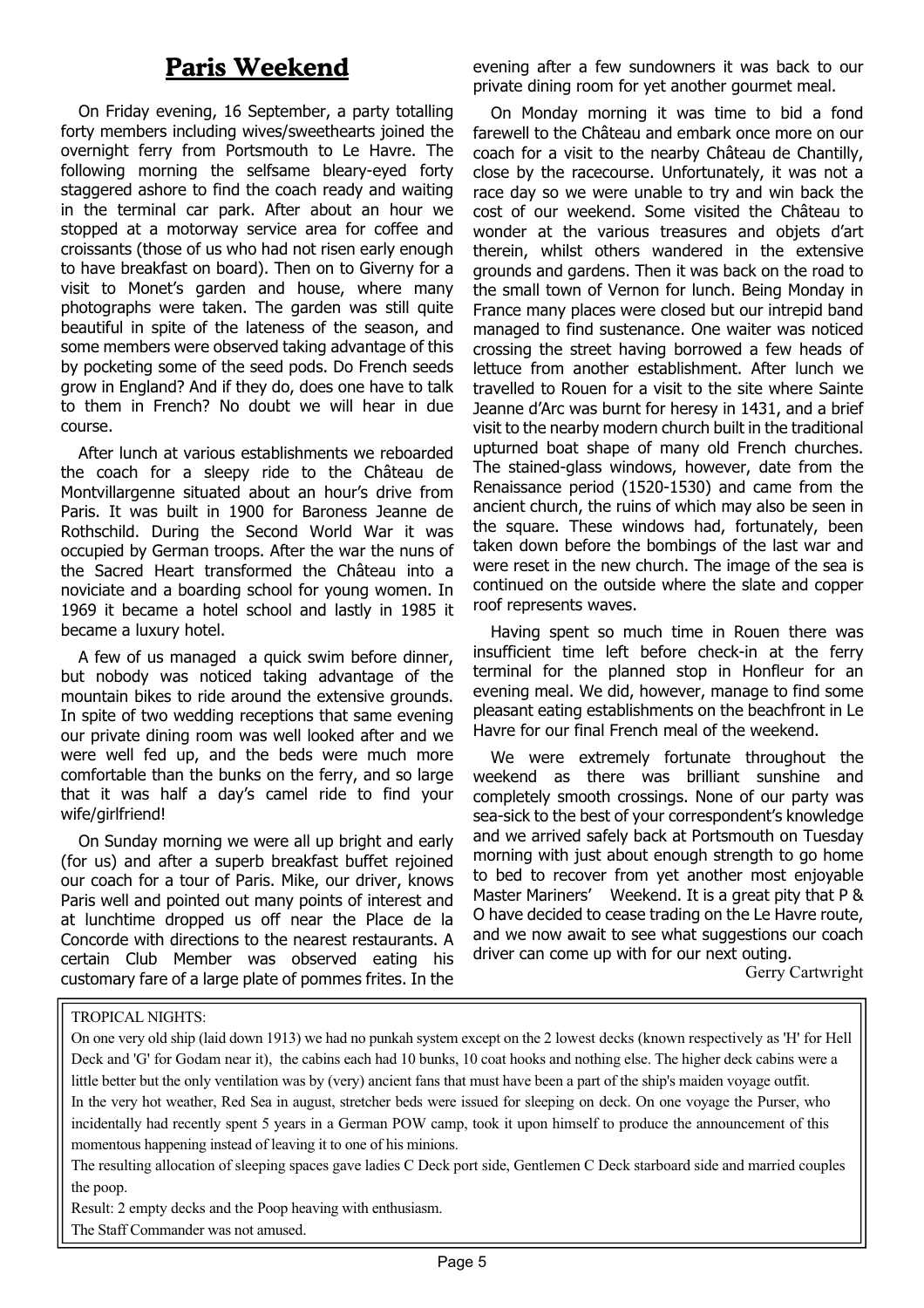### **Day Tripping**

#### *Captain John Bowden recollects the popular round the Island trips with Red Funnel in the sixties*

In the early to late 60's, Red Funnel was still engaged in the excursion trade, carried out by their two ships "Balmoral"& "Vecta". These two ships were later superseded due to the advent of the massive increase in car ownership, and the arrival of more specialised car ferries on the scene. There had been a previous "Balmoral", acquired in 1900 and scrapped in 1949. She was a ship of 471 GT, and capable of 20knots. This speed allowed her to preserve the record of fastest cross-channel trip across to France for many years from then up to the between war years.

The 60's marked the end of an era. I had the good fortune to spend the last few years of the later Balmoral's career with Red Funnel, employed in the

various excursions in local waters, notably in the highly popular around the Island trips; a twice weekly affair in the Summer months. The contrast with my previous voyages worldwide was at times quite startling, but in common with numerous friends at sea, the venture into married life dictated a change of scene! It was,

however, a busy and interesting life.

A brief description of a day in the trade may be of interest, which would commence at seven in the morning with two hours of washing down and cleaning, plus the loading of quantities of stores and sufficient fresh water to provide for several hundred people over the next twelve to thirteen hours. At 0900 we would depart for Ryde, usually heavily laden with some hundreds of eager sun-seeking passengers. The itinerary on a "Round the Island" day (fare in the early 60's, 15 shillings/ 75 pence), took us firstly to Ryde, where some people would disembark, others boarding. Then it was across to the two Southsea piers at South Parade and Clarence pier and a further exchange of people. Passenger figures were much enhanced in those days by the dreaded landladies of the various hotels desiring to have their guests absent for the whole day!

Leaving Southsea, we would proceed to Sandown, a place needing great care at times near low water, the depth allowing us mere few inches beneath our keel. This meant the occasional cancellation of our visit to

the town. It was then on to Shanklin and Ventnor. On rare occasions adverse weather made it necessary to proceed carefully after leaving Ventnor, running down towards St. Catherines Point to observe the sea state and decide upon the wisdom of carrying on round the Island. Should we decide to cancel, the possibly disappointed passengers became convinced of the wisdom of our decision after a few heavy lurches in the increasingly nasty sea. Some passengers, perhaps hardier than the rest, would express displeasure at our obvious cowardice, but the possibility of injury to people and ship outweighed their opinion. Once having decided to go on, it was press on regardless, as re-crossing the heavy sea was not a good option. All

> being well then, we would proceed up the Western Solent, arriving back at Ryde at around 1600. We would then recommence the shuttle to Southsea and thence the back of the Island again. As the evening advanced we would be back in Ryde for our last call, picking up those of our charges who had opted for the whole day on the Island.

At 2030 or shortly after, it was off on the final leg to Southampton. On a good day, this trip, complete with sparks flying from the funnel, and having achieved a good seventeen knots (speed restrictions permitting), we would arrive at the Royal Pier, disembark our many hundreds of passengers, and secure the ship for the night. For most of our people, it would have been a memorable day, and worthy of remembrance. Some, no doubt, would have hair-raising tales to tell of their hazardous voyage across the previously imagined calm waters of the Solent and the seas around the Isle of Wight. Whatever their thoughts, there is no doubt that those somewhat less sophisticated days produced a great deal of enjoyment and good memories.

A final note: in 1999, I joined "Balmoral' for her fiftieth anniversary cruise. The old girl was as good as new, a tribute to the builders and the men who sailed in her for all those years. I was extremely lucky to have participated in what is now a by-gone era.

#### *JOHN BOWDEN*

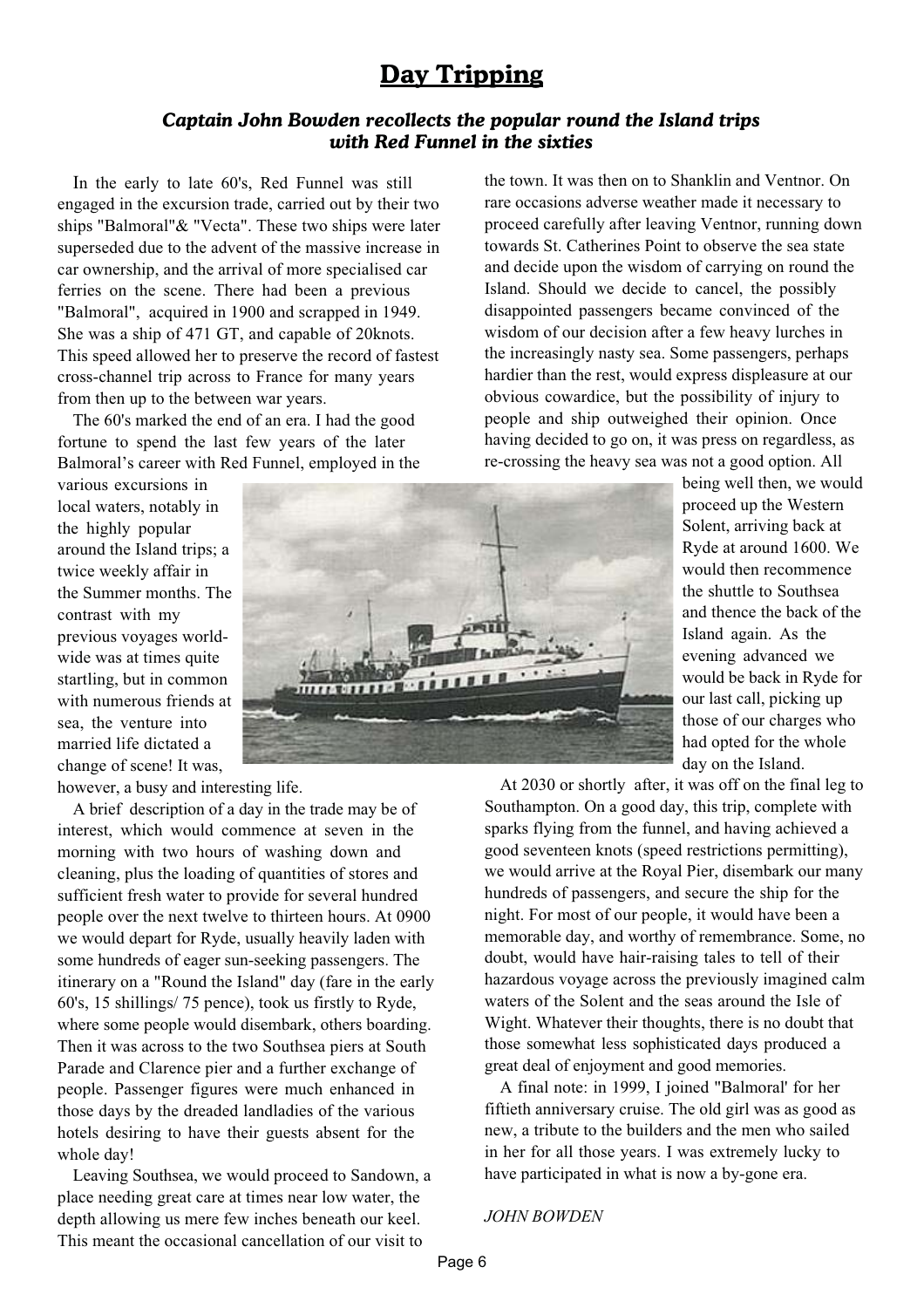### **1835 and all that…..**

170 years ago this year, a group of London and local businessmen, having noted the rapid growth of trade passing through the Town Quay and The Platform - and the attempts by both the London & South Western Railway Company and the Great Western Railway Company to connect Southampton with London - formed themselves into the Southampton Dock Company.

They engaged an Engineer by the name of Francis Giles to undertake a survey of the Western Mudlands (the coastline between Town Quay and Ocean Village) with a view to constructing a commercial dock. He dutifully reported it "expedient to construct a Dock, Wharves and Sheds for the accommodation of trade and shipping."

Francis Giles was immediately appointed Company Engineer by the Dock Company Provisional London Sub-Committee and began to prepare a series of plans. At the same time, the Company promoted a Bill in Parliament to obtain the necessary powers to develop the mudlands and on 19<sup>th</sup> May 1836 His Majesty King George III gave Royal Assent to "an Act for making and maintaining a Dock or Docks at Southampton."

The preamble to the 1836 Act noted that the commercial activity of Southampton had significantly increased since the London & South Western Railway Company had completed a direct rail link from London and that it "would be of great public utility if a Dock or Docks were made, constructed and maintained on the mudlands at the confluence of the Southampton Water and the River Itchen."

The 1836 Act recognised the Southampton Dock Company as a "Body Corporate" and empowered them to raise a Capital of £350,000 in shares of £50 each. Interestingly, the Town Council cut a deal to permit the compulsory purchase of the Canute Road and Platform Road water frontages in their ownership, in lieu of shares in the new Company.

The first General Meeting of the Proprietors of the Southampton Dock Company took place at the George & Vulture Tavern, Lombard Street, London on Tuesday 16<sup>th</sup> August 1836.

Nine nominated Directors and 37 seven Proprietors were present. Frances Giles was also present at the meeting and was formally appointed Docks Engineer. Acting Chairman Richard Heathfield opened the meeting but the Directors subsequently resolved to appoint one Joseph Liggins Esquire as the Company's first Chairman. There is an oil painting of the said Mr Liggins on the 3<sup>rd</sup> Floor of Ocean Gate, ABP Southampton's Port Office.

As mentioned above, in 1835 the Southampton Dock Company appointed Francis Giles as their first Company Engineer. Having been confirmed in post at the 1836 General Meeting, he immediately began preparations to construct the Outer Dock (now Ocean Village). Amid much Masonic pomp and pageantry, the foundation stone was laid in 1838. The original location is open to question but as far as can be ascertained, the stone was laid approximately 50 metres west of Admiralty House (the old Post Office building adjacent to Dock Gate 4. It was recovered many years ago and is now on display in the Eastern Docks.

This event coincided with Francis appointing his son, Alfred as his apprentice. Later, Francis was asked to relocate to the Company's London Office, while Alfred took over as Resident Engineer at Southampton.

Sadly, Francis died in 1846 and Alfred became Company Engineer. Alfred rather reluctantly had to relocate to London but he nevertheless worked tirelessly for the Dock Company and oversaw the formal opening of the Outer Dock (1843), the Inner Dock (1851), the first four dry docks, the upper Itchen Quays (1875) and the opening of the Empress Dock in 1890.

Despite his best efforts to relocate back to Southampton, the Board insisted that Alfred should remain in London so in order to maintain continuity in 1870 he apprenticed his son, George. By 1890, George was well versed in all the Docks' activities and as Alfred was by this time well over 70, he wrote to the Directors asking if George could act as joint Company Engineer. This was agreed.

However, the next two or three years proved to be traumatic. Following the significant cost of constructing the Empress Dock, the Southampton Dock Company found itself short of working capital and the London & South Western Railway made strong overtures to take over the Dock Company (by this time several SDC Directors were also Directors of the L&SWR so were well aware of their financial situation) and in 1891 a Parliamentary Bill was raised to complete the takeover. The resultant Southampton Docks Act took effect on 31<sup>st</sup> October 1892 - the day old Alfred retired. The Docks had been acquired by the L&SWR for the princely sum of £1,360,000.

The small print of the Act was rather unfortunate because Alfred was obliged to appeal to the new Board, to agree his retirement package – indeed, there was no guarantee that a pension of any description would be forthcoming. His letter to the L&SWR Board was recorded in the Minutes. Alfred stated he had worked diligently for the Southampton Dock Company for over 54 years and he felt justified in asking for a retirement annuity of £10,000. The  $2^{nd}$  March 1893 Minutes recorded that the matter of his annuity was fully discussed and it was resolved that "after full consideration of the foregoing claim, the sum of £3,000 be awarded" to him. Not quite what he wanted but then again, he was 76 and he was, after all, dealing with the Directors of a port undertaking!

Grandson George was asked to remain in his post and he continued his career with the L&SWR for many years to come, overseeing the construction of the lower Itchen Quays, the fifth (Prince of Wales) dry dock, the Test Quays and last but not least, the opening of the White Star (Ocean) Dock in 1911.

That represented a combined unbroken service of well over a century, by three generations of the same family – quite a legacy.

(Ron Hancock)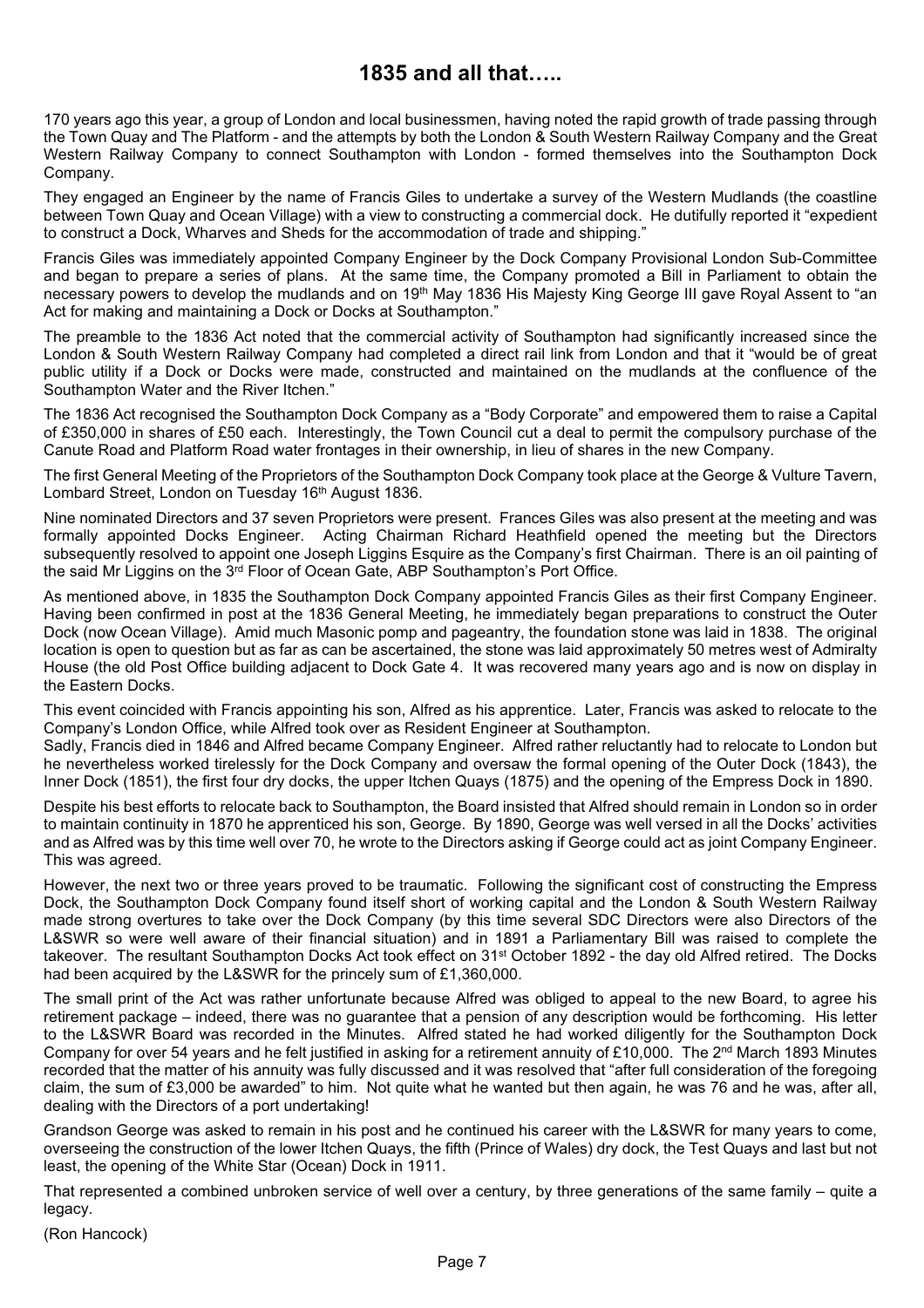#### **Thursday 30th June**

 Following the Fleet Review, *Shieldhall* is booked to join over 250 other classic and traditional craft, large and small, at the International Festival of the Sea in Portsmouth. We sail at 1000 with a jolly crowd of passengers and pick up an Admiralty Pilot at Spithead at noon. On the way to our berth on the North Wall we pass all the tall ships and Captain Toot-toot lives up to his name as we announce our arrival in some style with a whoop-whooop-whoooop on the steam whistle. The berth is well tucked away but the Pilot summons up a couple of Admiralty tugs and makes it all look very easy. He is very pleased to have had his go on the old steamship and has to be hauled out of the engine room when his boat comes alongside to take him to his next job. Most of the crew are staying on board for the weekend but I join the passengers for a coach trip back to Southampton. There is a light rain falling but it doesn't dampen the spirits of the crowds in the Dockyard, which is really humming with excitement. I manage to grab a plate of sea-food special and a pint from one of the many food outlets there before squeezing into a seat on a 1950's Royal Blue coach for the return journey. Nostalgia...maybe, comfort...no!

#### **Monday 4th July**

 My wife kindly drives me back to Portsmouth to join the ship for the return to Southampton. The Dockyard has been returned to RN security control and I do not have the required clearance to enter on foot. I just board the coach, not Royal Blue this time, in the public bus station and am bussed through to somewhere near the ship and then complete the journey on foot anyway! There are only four passengers for this leg and they will have to be returned to Pompey by coach. No profit in that for the ship but everyone has had a great time over the weekend and the ship has taken lots of donations from the visiting public. The same Pilot takes us out to the Outer Spit Buoy and we make for home in some very squally weather indeed. True to form the heavens open and the wind pipes up just as we approach the berth and I have to drop the offshore anchor and screw the stern off to make our controlled (?) collision with the quay as gentle as possible. Oh, for a couple of Admiralty tugs now! Ten minutes later, when we are putting the gangway out, the wind dies away and the sun re-appears.

(The *Shieldhall* returned to the Clyde from  $11<sup>th</sup>$  July to  $1<sup>st</sup>$  August for her  $50<sup>th</sup>$ anniversary celebrations but sadly I was unable to participate.)

#### **Wednesday 3rd August**

 It is Cowes Week and I am here with Reg Pretty for the first of two day trips cruising the Solent and giving our passengers a flavour of the racing. Some of the yachting fraternity object to our presence in "their" water and although I try not to interfere too much in their games sometimes I have no alternative, due to the number of small craft around me, but to stand on and claim "might is right". Nothing happens very fast on this ship, neither alterations of course nor changes in speed, and I think that perhaps they expect me to levitate out of their way. The last minute "Lee Ho's" and flapping of canvas all add to the excitement. It's another stiff on-berth breeze as we return and we are set down sharply inside the entrance of the Ocean Terminal. Amid much shouting and hollering, full asterns and what-have-you we manage to extricate ourselves and make a reasonable second go of it.



### **Shieldhall Summer Diary**

#### **Thursday 4th August**

 An afternoon/early evening cruise today and it is advertised as a chance to view the Red Arrows off Cowes. Things have obviously changed since our programme was drawn up but nobody complains when they fail to appear. The wind is less tiresome today and the day passes without incident.

(Many Cachalots were among the full crowd of passengers who enjoyed the Fireworks cruise on the Friday, Capt. Ian Stirling in command. *Shieldhall* then went on her annual trip to Weymouth on  $13<sup>th</sup>$ )

#### **Sunday 21st August**

 A PEC holder is required for the trip back from Weymouth so I find myself on the platform at Southampton Central at 0830 waiting for a train that turns up 15mins late. That 15 mins is all that is allowed for the connection at Bournemouth but luckily they hold that train until we arrive and I manage to make it to the ship one minute before

sailing time. It is a lovely day and Peter Tambling takes her in close to the beautiful Dorset coast, giving anybody on the coastal paths that shows an interest a friendly toot. Unfortunately the spring tide is against us and when we get up to the Needles we are down to three knots and it takes us an hour just to make it up to Hurst. As we pass the Bramble Bank it is right on low water and there are about three dozen small craft there and about one hundred people on the bank engaged in a game of cricket. We can't discern what rules they might be playing to or what the score is but they seem to be enjoying the occasion. It is not the lowest of spring tides but in my thirty five years up and down the Solent I have never seen so many people able to partake in this event. We are about an hour late alongside and some of the passengers, who have to return to Weymouth by coach, are getting a bit restive, but we've had a good day of it really.

#### **Saturday 3rd September**

 I miss the Club's curry lunch today because *Shieldhall* has been hired for a wedding celebration. Not an actual wedding, which has already taken place in Gretna Green or somewhere, but a blessing with all the trimmings for Mum and others of the family who missed the original. The bride is in white, there are two bridesmaids, the groom and his gang are in morning jackets and the ceremony is conducted on the fore-deck in the sunshine by the Revd Bill McCrea. There are about sixty in the wedding party and after the ceremony I give them a celebratory toot on the whistle and we set off for a cruise in the Solent. I pull off the berth by going astern on the starboard engine and as she starts to pull clear I come full astern on the port too. Looking astern I am pleased with the swing that she is making but when I look ahead again I realise that she is not coming astern any more. A glance at the engine indicators in the wheelhouse reveals that we are actually going full ahead on the port, not full astern. I quickly ring double full astern port to wake them up but what do I get?.. yes.. double full ahead! Ring Stop, then double full astern again but by this time she is end on to the quay and brings up against it with a bump. Hopefully no damage done but my resolve of the day is to always go to stop before reversing the engines; my normal routine in fact, but something I overlooked in the heat of the moment. The rest of the day passes smoothly and everyone enjoys the happy occasion. We return to the berth at 1900 where the partying will continue alongside. I am pleased to be able to leave for home just as the disco starts.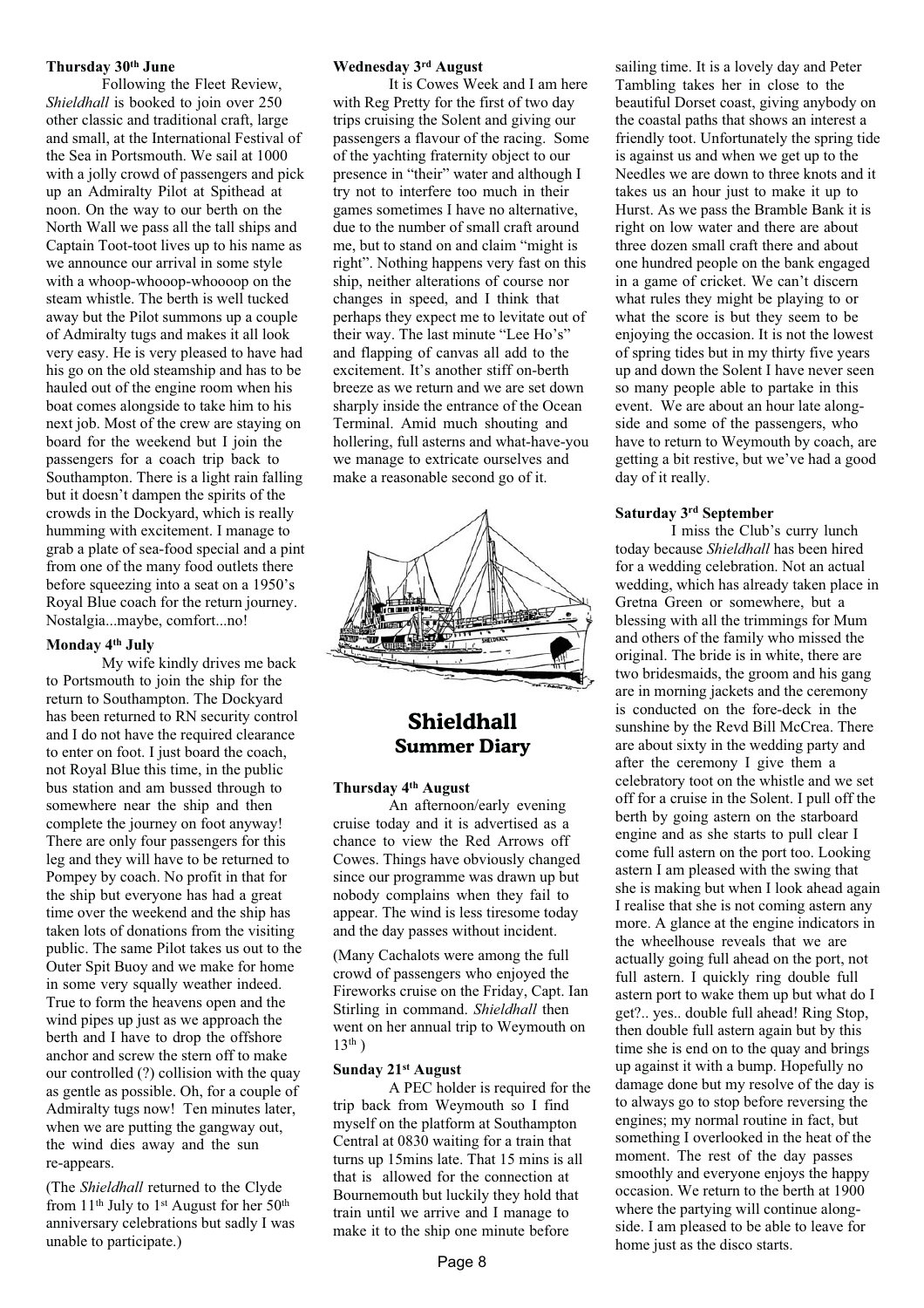#### **Saturday 22nd October**

 A short notice booking for a film job and it's an early 0700 start from the berth. They are filming for a programme called "Oceans" I think, on the Discovery channel. In 1929 there was a big underwater earthquake off the Newfoundland coast and the transatlantic cables were broken or damaged. *Shieldhall* is to play the part of a cable repair ship and although there are some bona-fide luvvies on board some of our crew are being dressed up in "period" gear and will act as extras. A couple of them don't need any costumes, they look the part already. The Director wants a clear horizon so we make our way out to the Nab and spend the day filming on the fo'csle, on the fore deck, over the side. They have made up this long length of pipe to represent the cable and filled it with gravel so that it appears to be heavy. When it is hauled up over the side it is draped with seaweed. Unfortunately, the fresh seaweed that they have brought along is bladderwrack, an inter-tidal species. Us idle onlookers can be terribly critical. Another thing they are trying to film is pieces of steaming pumice. I thought it was supposed to be a physical slump rather than a volcanic event but perhaps I am being picky again. They have fashioned chunks of polystyrene, painted grey, into the bottom of which they fit a can filled with dry-ice. As it floats past the ship it gives of lots of authentic looking "steam" but to get it on film takes many takes. I try to ease us back towards Southampton while all this filming from a RIB is going on, trying to maintain a decent lee for them, keep the vessel moving through the water, but not too fast. They are finally satisfied but it is nearly 2000 before we are back alongside. And to think that I forwent the pleasures of alcohol at last night's Trafalgar Dinner for this; things we get lumbered with in retirement!

*Those of us who have had the dubious pleasure of being tasked with taking the minutes at committee meetings know just how hard it is to précis what has been said in all seriousness and still convey the essence and flavour of it all. How these notes are likely to stand up to scrutiny some 10-12 years later is illustrated here by our mischievous Hon . Archivist, Hamish Roberts.*

*The images evoked of drunken Captains, a fractious congregation awash with drugs or explosives, and of juvenile shenanigans in the toilets are almost surreal. Definitely no offence intended to our hard working Church committees, past or present. Ed.*

### **Holy Commotion**

#### Extracts from Church Committee minutes

#### 1993

 Canon Roberts asked if more than two corkscrews could be provided next time. This caused annoyance and delay in the issue of wine after the service, particularly as one instrument broke after ten minutes.

 Captain Moore said that by the time he had appeared at the wine table after collecting his stickers and bits and pieces, about half an hour after the service, he was looked on with grave suspicion as if he had already quaffed half a dozen glasses and was trying to make a night of it.

#### 1994

 The corkscrew situation is now in hand. Canon Job assured the meeting adequate supplies would be available. All sorts of problems arose last year because of the late opening of the West door. Something consisting of a small crowd poured in, overwhelming the ushers, who were subsequently late themselves attending. Blue ticket holders jostled with white ticket holders and consequently a considerable number of the former were relegated to the latter seats.

 Captain Moore promised that strict control of blue tickets would be exercised this year. Captain Gilbert-Wood advised that the Assistant Chief Constable (Operations), Winchester, should be contacted in respect of sniffer dogs.

#### 1995

 The Youth Band turned up in the Cathedral at 4 p.m. straight from school for their final rehearsal, and afterwards changed from their school uniforms to their band uniforms ready for 6 p.m. The only place available to change this year was one of the toilets and, noting that there were a number of ladies in the band, Mr. Rich was not too pleased.

Terry Clark

### **SEA PIE SUPPER**

The Guildhall, Southampton

**Friday 03 February 2006. 1830 for 1915 Tickets, @ £32.00 each, went on sale on Tuesday 15 November in the Club office.**

There may still be some left

First come, first served: 4 per member.

If you are unable to attend the Club, tickets can be sent to you by post on receipt of your cheque (payable to "The Cachalots") and an SAE. A pre-order wine list will be enclosed with your tickets. The latest date for return of this, with your cheque for your wine order, will be stated on the form.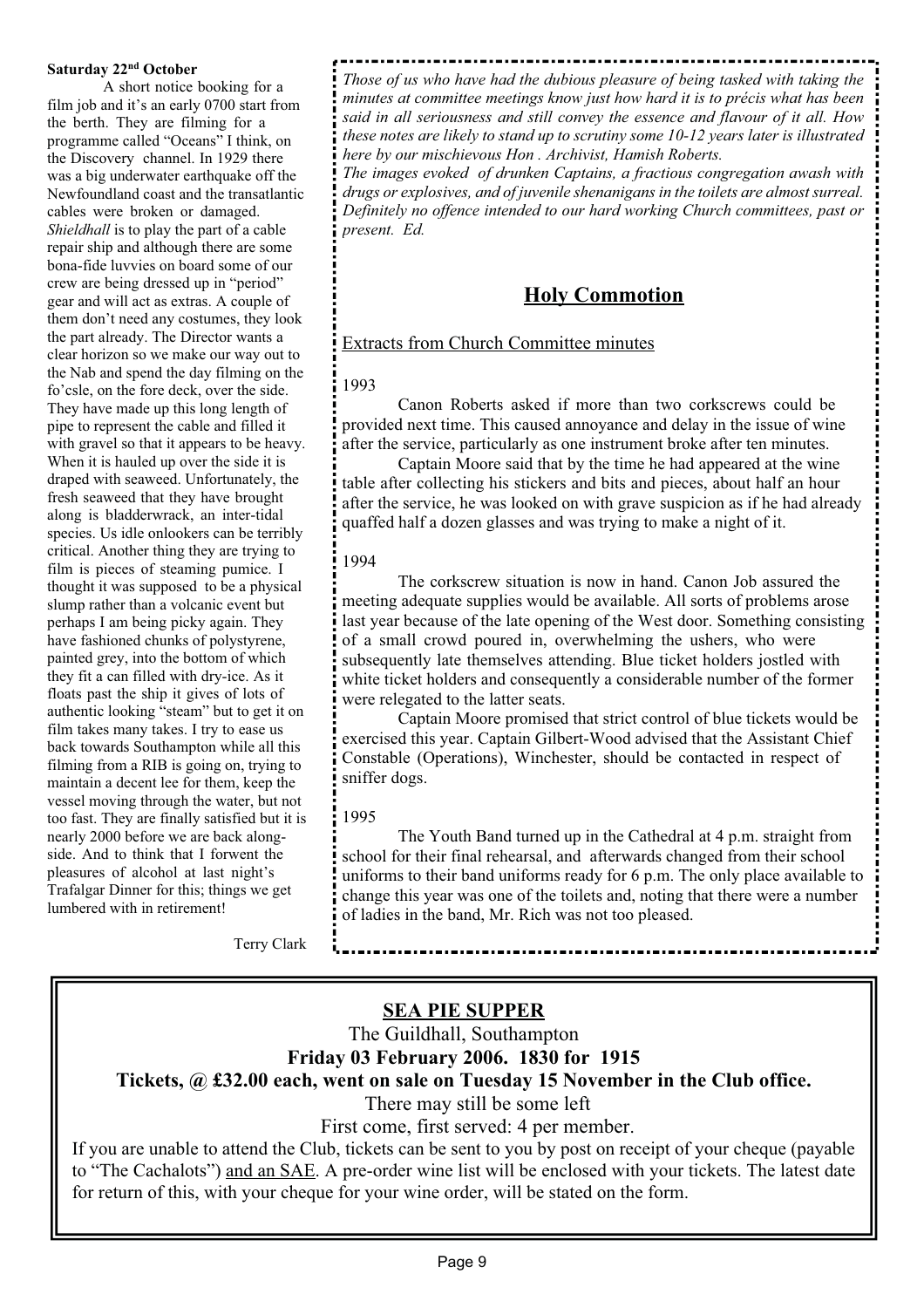### **BOOK REVIEW**

*This book review comes by kind permission of it's author, John Clandillon-Baker, the editor of* The Pilot, *the official organ of the United Kingdom Maritme Pilots' Association. It appeared there in the October 2005 edition.*

#### **FOUR TIMES A SCAPEGOAT BY CAPTAIN DOUGLAS HARVEY**

This book has been quite difficult to review. The problem is that Captain Harvey is a perfectionist in an imperfect world and by his own admission doesn't suffer fools gladly. Unfortunately as a captain of gas tankers Captain Harvey comes across not just fools but an endless stream of brigands, crooks and smugglers. When he joins a ship he uncovers incompetence and neglect by those he relieves and spend his entire voyages bringing the ships back up to scratch. I have no knowledge of the carriage of gas but Captain Harvey goes into detailed explanations as to how, as a result of his expertise the ships he commands end up carrying more cargo than ever before. His skills are not just limited to gas cargoes, on one ship he suspects that the engine is not performing to its best and sets to with the engineer to tweak all the setting which he claims resulted in a two knot increase in speed! All this attention to detail unfortunately resulted in Captain Harvey upsetting many ashore who allegedly set him up as a scapegoat, once with customs and a second time with his company to get rid of him.

During this time as master Captain Harvey only mentions pilots when he is bemoaning compulsory pilotage or exercising his prerogative to throw them off the bridge so it is surprising to learn that he had attended an interview to become a pilot for the Forth. In 1990 our hero is called in to commence training but it does not begin well, with the opening line on this chapter stating *"Since the introduction of the 1987 pilotage Act the standard of pilotage in the UK has shown a steady decline".* It seems that suddenly Forth pilots are not only incompetent (again) with *"Rarely a day goes by in the River Forth when there is not some incident or other"* but also blackmailers and fraudsters and just in case there is any doubt left we are also grossly overpaid. Oh dear!

During training he witnesses first hand how not to handle ships onto the various berths and into the docks. Once authorised Captain Harvey details all the berths and explains how it should be done. During his time as a pilot Captain Harvey has to deal with the RN and in a somewhat classic one liner states "... *I am no great lover of the RN, am even less impressed with the RFA, and have no time at all for the RNR".* So, that's that bunch sorted out then! But, if he has no time for the pilots Captain Harvey reserves his full wrath for the management of Forth Ports. Whilst I agree with many of the criticisms made against the establishment of CHAs and the 1987 Pilotage Act, unfortunately this is the legislation under which we all have to operate. Captain Harvey disagrees with many of the regulations, byelaws and directions imposed by Forth Ports but rather than seek to change perceived illogical rules through the pilots' committee he embarks on a one man rebellion. This action which involves breaching byelaws and ignoring Directions with which he disagrees, for some reason does not endear him to the Harbour Master or the port management. The other pilots decide not join him on this crusade and are therefore dismissed as *"a bunch of wimps".* Regrettably the fully detailed account of the ensuing dispute between Captain Harvey and Forth Ports is set out in great detail and is not easy reading!

It culminates in Captain Harvey's earlier departure from the gas tankers being analysed and used against him thus setting him up as a scapegoat for a third time and he leaves the Forth pilotage after three years in service.

The rest of the book sees Captain Harvey back at sea doing ship deliveries with rubbish officers and crews and then becoming chief



mate again on gas ships with Bergeson's. This section could form the basis of a gas carriage manual since to quote again "I *can squeeze in more cargo than anyone, only because I know the gas trade better than anyone, and have so many tricks up my sleeve that I now have a third arm".* Detailed explanations as to how this is done and how everyone else is polluting the atmosphere by venting gas is provided. The book concludes with Captain Harvey sorting out another gas ship under the Bibby Harrison Management Services which is in a state of dilapidation. Again we are subjected to a detailed account of rubbish crews, incompetence fraud theft etc. and Captain Harvey leaves the ship claiming that he was only appointed in order to become a scapegoat.

Captain Harvey claims to have written this book as means of exposing the corrupt underbelly of the world of merchant shipping, in particular in the gas trade. I am not in a position to make a judgement on the accuracy of the very serious allegations made against named companies, ships and easily identifiable individuals but I believe that there is an exaggeration of the facts since ships successfully carry 95% of the world's trade without Captain Harvey on board. In the section on pilotage I do feel qualified to express an opinion. Much of the criticism is unjustifiable since Forth Ports is a thriving port operator and although largely unacknowledged, high quality pilotage plays a vital role in any port's success. Contrary to the impression given in this book the Forth pilots don't have a reputation as ship wreckers!

As a general summary of the book I found that the narrative was difficult to follow in places and the proof reading has been a bit sloppy. In particular, throughout most of the book the term *"of course"* appears as *"off course"* and to me that just about sums the book up.

JCB

*Published by Melrose Books,www.melrosebooks.com St Thomas' Place, Ely. CB74GG. Tel+ 44 (0)1353 646608 ISBN 1-905226-15-2. Price £19.99*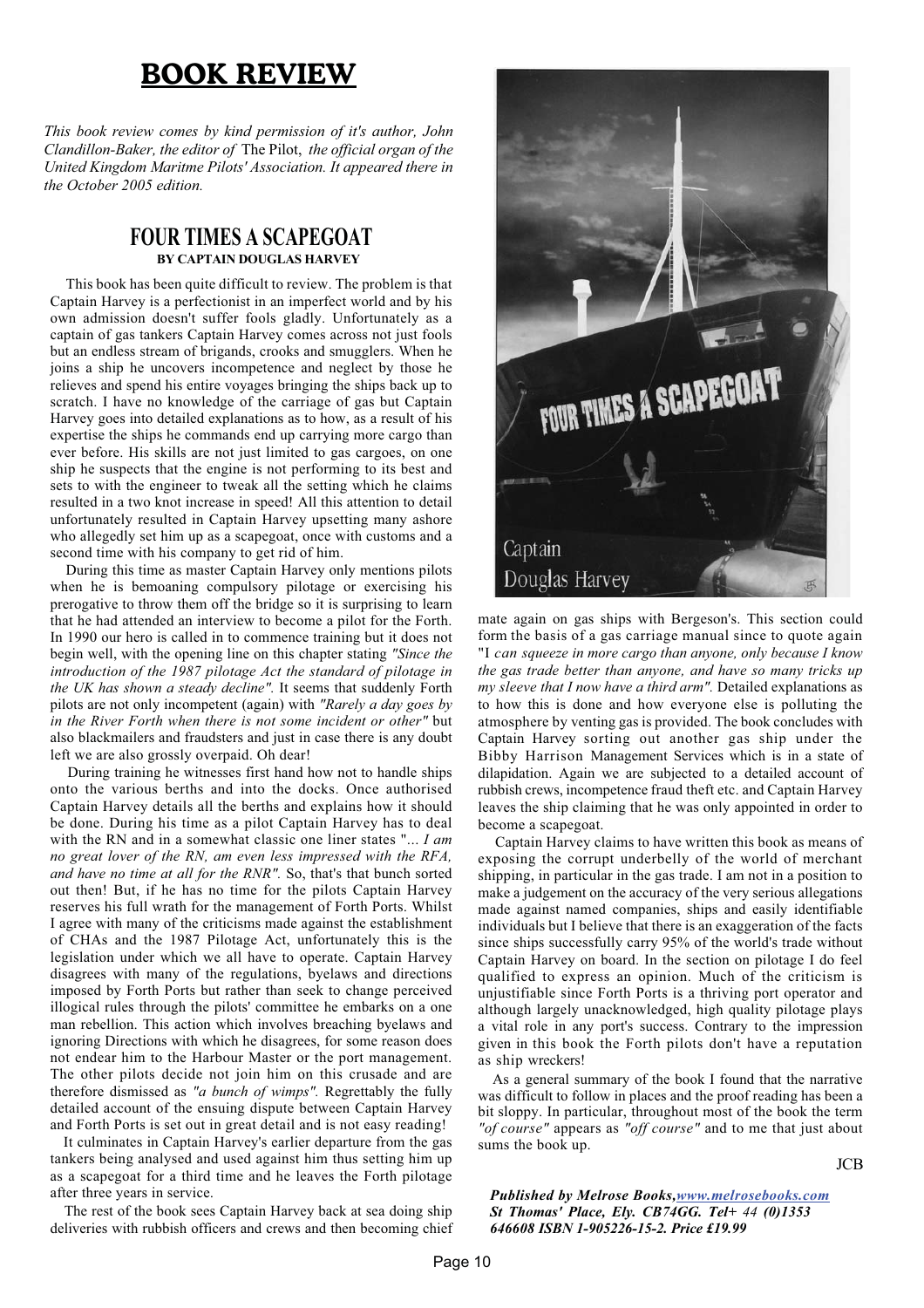## Rope Ends

#### DEFAULTERS

In the days of all white crews, Defaulters was one of the major 'entertainments' on board and, depending on the Captain could be pure theatre. After a popular port there could easily be 100 defaulters, or more, on the bridge at noon the next day.

On one memorable occasion an Ordinary Seaman had requested to see the Captain to state a complaint about the Chief Officer and so was brought up to the Bridge to be available at the end of the Loggings.

At this time the Chief Officer was a very extroverted, erudite and somewhat terrifying figure known throughout the ship as 'Hangman', being reputed to have acted as such during the Spanish Civil War.

The Captain, in a manner very friendly, for him, said, 'Now my Boy, I understand that you wish to make a complaint about the Chief Officer - tell me about it'. OS: "Chief Officer swore at me sir and I don't like that". Captain: "What did the Chief Officer say?" OS: "He called me a F\*\*\*ing doormat sir". Captain: "What do you have to say that, Chief Officer?" Chief Officer: "I didn't swear at him, he's a bit slow sir, and I told him that his faculties were dormant" It was very hard for the assembled officers to keep the solemn mien required on such occasions!

### **BURNS' NIGHT SUPPER Saturday 21st January Kings Court Masonic Centre**

It will be a return to Chandler's Ford for the popular Burns Supper and Pipe Major Joe Fagan will be there again to entertain us musically. Price per head not yet finalised but around £25. Names to the board or to the office please.

1900 for 1930

Black Tie and Miniatures



#### **Christmas Lunch**

You may still be in time to book for the Xmas lunch at King's Court Masonic Centre, Chandlers Ford, on Saturday 10th Dec. 1215 for 1300.



P.J. Ellerton D.M. Healy C.B. Hoengaard A. Huckett (Hon. Chaplain) A. MacPherson M. Spencer

*Enclosed with this edition you should find a copy of the programme for next year, complete with a cut-off strip for return with your subscriptions and "250" Club contributions. You are reminded that you should enclose a S.A.E. with any correspondence requiring a reply, wine lists, SeaPie Supper tickets etc.*

### **New Year Service**

儿

The traditional Docklands New Year Service, to which you are cordially invited, will take place in the chapel of the Southampton Seafarers' Centre at 0900 on Wednesday, 4 January. The preacher will be the Revd. Tim Daykin, Vicar of St. Michael's Church, Southampton, and also Religious producer at BBC Radio Solent. The service is expected to last about 40 minutes and will be followed by refreshments.